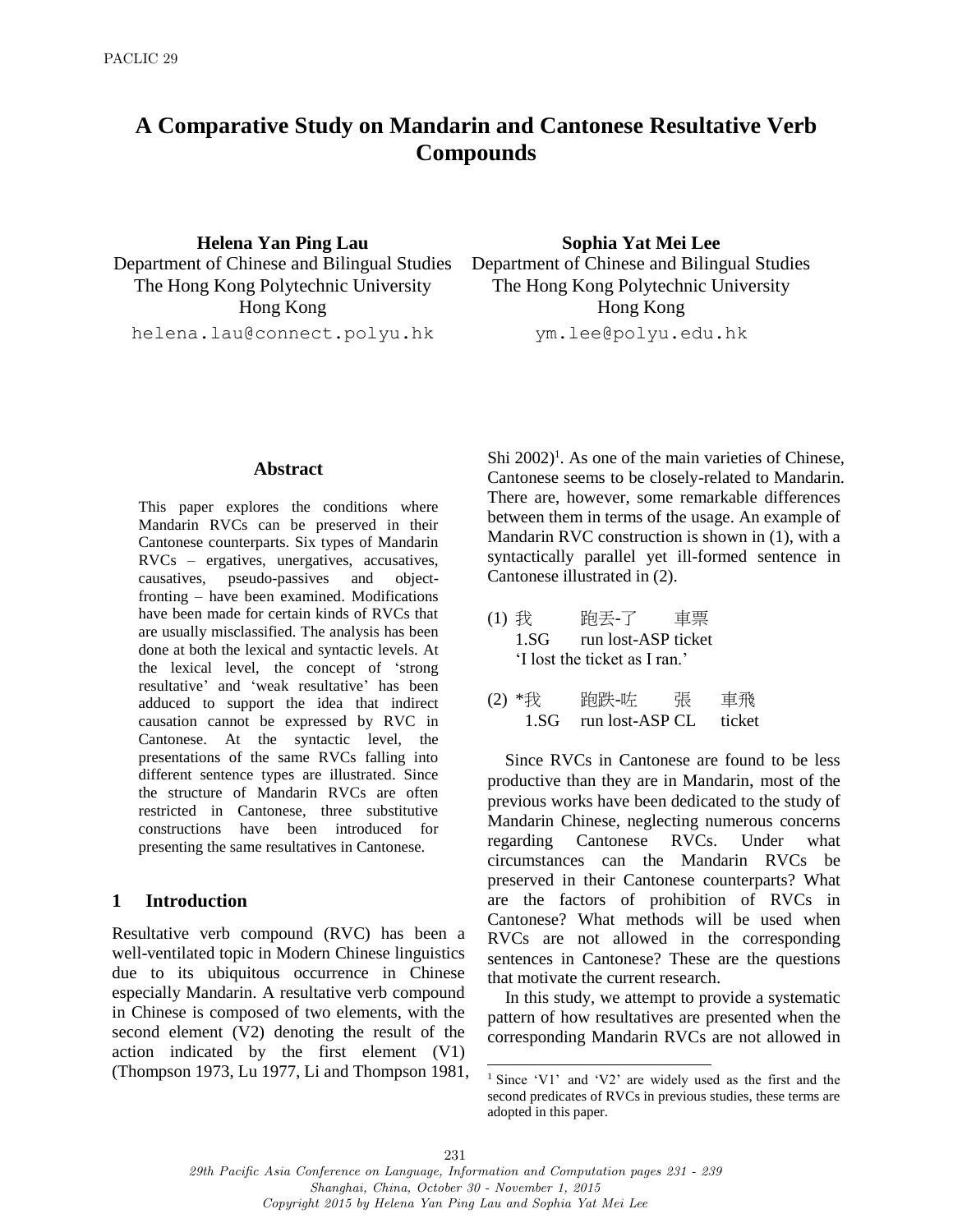Cantonese, by examining six types of Mandarin RVCs, namely ergatives, unergatives, accusatives, causatives, pseudo-passives, and object-fronting.

### **2 Related Work**

With regard to Chinese RVCs, numerous studies have examined them concerning the headedness. There are four approaches proposed: a) V1 being the head (Li 1990, 1995, Cheng & Huang 1994, Wang 2001), b) V2 being the head (Tai 2003), c) neither V1 nor V2 being the head (Huang & Lin 1992), and d) both V1 and V2 being the heads (Gu 1992). The formation of RVCs also intrigued many researchers. Li (1990, 1995) suggested that RVCs are formed in the lexicon. Gu (1992) further pointed out that they are occasionally formed in the lexicon through theta-identification. Huang (1992) proposed that they are derived syntactically.

While most previous studies focus on Mandarin Chinese, little work has been done in investigating Cantonese RVCs. Cheng et al. (1997) compared the properties of verbal compounds in Cantonese, Mandarin, and Taiwanese, proposing that Cantonese and Mandarin are similarly formed in the lexicon, whereas Taiwanese is formed in the syntax. Chow (2012) investigated the interface between the semantic and syntactic realizations of RVCs in Mandarin and Cantonese, suggesting that most RVCs in Mandarin have parallel syntactic realizations with their corresponding Cantonese sentences. However, the prevailing use of illformed Cantonese RVCs produced by non-native speakers will be unexplained if RVCs in Mandarin and Cantonese share the same structure.

#### **3 Types of RVC Constructions**

 $\overline{a}$ 

Drawing on the insight of earlier works, particularly Cheng & Huang (1994) and Wang (2001), this study classifies RVCs into six types, namely ergatives, unergatives, accusatives, causatives, pseudo-passives and object-fronting. It should be noted that it is possible for the same RVC to fall into different types due to the transitivity<sup>2</sup> and canonicality<sup>3</sup> of the RVC.

### **3.1 Ergatives**

Ergatives are intransitive verbs that contain only one argument. V1 of an ergative is a non-active verb that indicates a state or a passive action. A THEME/ EXPERIENCER/ CAUSER is selected obligatorily by a non-active RVC (Cheng & Huang 1994). V1 and V2 are referring to the same entity which occupies the subject position of the sentence.

(3) 他 嚇呆-了 3.SG scared stupefy-ASP 'He is shocked.'

### **3.2 Unergatives**

Unergatives involve an intransitive frame. They contain AGENTS as the grammatical subjects who take the actions denoted in V1 and eventually undergo changes of state (Cheng & Huang 1994, Huang 2008). The subject is the AGENT of V1 and the EXPERIENCER/ THEME of V2. V1 and V2 are referring to the same entity, as in (4):

(4) 張三 吃飽-了 Zhangsan eat full-ASP 'Zhangsan ate and he is full.'

#### **3.3 Accusatives**

Accusative predicates<sup>4</sup>, consisted of active V1 and state-denoting V2, are transitive verbs that obligatorily take two theta roles including an AGENT and a THEME. The AGENT role is assigned to the subject whereas the THEME role is appointed to the object. As the accusative RVCs may differ in their referential properties, accusative RVCs can be divided into two types, namely coreferential and cross-referential.

#### **Co-referential Accusatives**

The grammatical subject must be the logical subject of both V1 and V2 but the grammatical object may have three types, we name them Type 1, 2 and 3. According to Wang (2001), it can be (a) the logical object of the whole RVC **(Type 1)**, (b) the logical object of V1 **(Type 2)** or (c) the logical object of V2 **(Type 3)**. The typical examples of the three types are shown as in  $(5) - (7)$ :

l

<sup>2</sup> Transitivity is a property of the RVC that indicates if the RVC can take objects or not

<sup>3</sup> Canonicality concerns with the ordinary word order of a language. For example, a Chinese canonical sentence order would be: "SUBJ+ V+ (OBJ)", of which the subject is the AGENT.

<sup>4</sup> 'Accusatives' is termed 'transitives' in the work of Cheng & Huang (1994).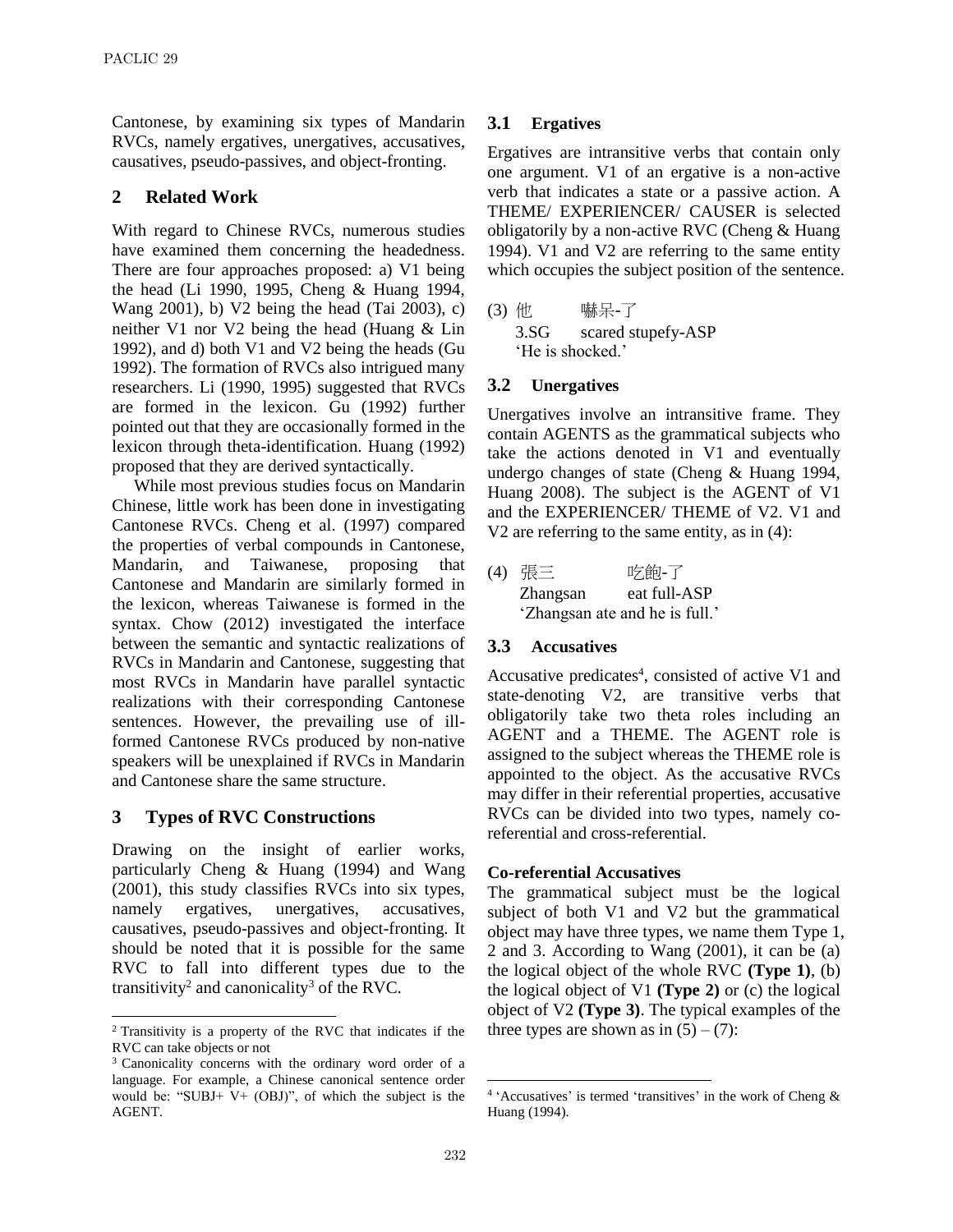- (5)他 看懂-了 說明書 (Wang 2001: 66) 3.SG read understand-ASP user guide 'He read the user guide and understood it.'
- (6) 張三 打累-了 震球 Zhangsan play tired-ASP basketball 'Zhangsan played basketball (for a long time) and then he became tired.'
- (7) 大黑 跑贏-了 對手 (Wang 2001: 66) Dahei run win-ASP competitor 'Dahei won in a running competition.'

#### **Cross-referential Accusatives**

The grammatical subject must be the logical subject of V1 but the grammatical object may also have three types, we name them Type 4, 5 and 6. If there are only two arguments in the sentence, the grammatical object can be (a) the logical object of V1 and the logical subject of V2 **(Type 4)** or (b) the logical subject of V2 **(Type 5)**. If there are three arguments, the direct object must be the logical object of both the V1 and V2 **(Type 6)**. They are demonstrated as in  $(8)-(10)$ :

- (8) 她 擦乾-了 眼淚 3.SG wipe dry-ASP tears 'She dried her eyes.'
- (9) 他 咬碎-了 牙齒 3.SG bite broken-ASP tooth 'He broke his tooth by biting something.'
- (10) 老師 教會 我 游泳 teacher teach know 1.SG swim 'The teacher taught me how to swim.'

### **3.4 Causatives**

Causatives are transitive verbs whose grammatical subject is a cause in terms of thematic relations. The event structure proposed by Cheng & Huang (1994) is shown in (11):

 $(11)$   $\left[\text{RV } V1_{\text{Non-active}} \left[ \right. V2_{\text{State/Change-of-State}} \right]\right]$ <Causer, Theme/ Experiencer/ Causee>

According to Wang (2001), there are three semantic patterns of causatives, of which one of them needs to be revised. In this paper, all patterns are renamed and two new patterns are introduced.

### **Co-referential**

#### **Type 1 Causatives**

"Type 1 causative" is derived from a canonical sentence (i.e. accusatives) simply by switching the positions of the subject and object. The subject is the CAUSER which is the THEME before the deriving from accusatives. In Type 1 causative, V1 denotes an activity taken by the object and the subject is the logical object of V1 as in 大餐吃膩 了夫人 (Wang 2001: 63) 'The woman was sick of having the big meal.'

#### **Type 2 Causatives**

"Type 2 causative" is sentences with the original AGENTs becoming the CAUSERs. This can be done by verbs that can either be an active verb or an state-denoting verb such as 嚇 'scare', 氣 'irritate'. For example, in 他嚇呆了我 'he scared me', the subject "他" is regarded as the AGENT who takes the action of scaring the object "我". It can also be understood as "He caused me to be scared". The latter one will be referred to in causatives. Thus, the statement "V1 and V2 are cross-referential" suggested by Wang (2001) is incorrect. It is proposed that Type 2 causative RVCs are object-oriented (i.e. co-referential) with an active V1 used in a non-active sense. Since the property of the V1 contains two readings, this kind of sentence involves structural ambiguities.

#### **Type 3 Causatives**

"Type 3 causative" is combined with Type 2 in the work of Wang (2001). They are, however, different in their semantic patterns. Thus, we propose "Type 3 causatives" as one of the new sub-category in causatives. "Type 3 causative" is a sentence containing an independent CAUSER, meaning that the CAUSER (i.e. the subject) has no logical connection with the predicates. Both predicates refer to the same entity which is the object, with V1 being an intransitive verb. For example, 夢裡 的那件事哭醒了他 'He woke up in tears for the event he dreamt (in his dream).'

#### **Type 4 Causatives**

"Type 4 causative" contains a suppressed AGENT of the action stated in V1. The subject is the logical object of V1 while the object is a body part of the one who takes the action denoted by V1. For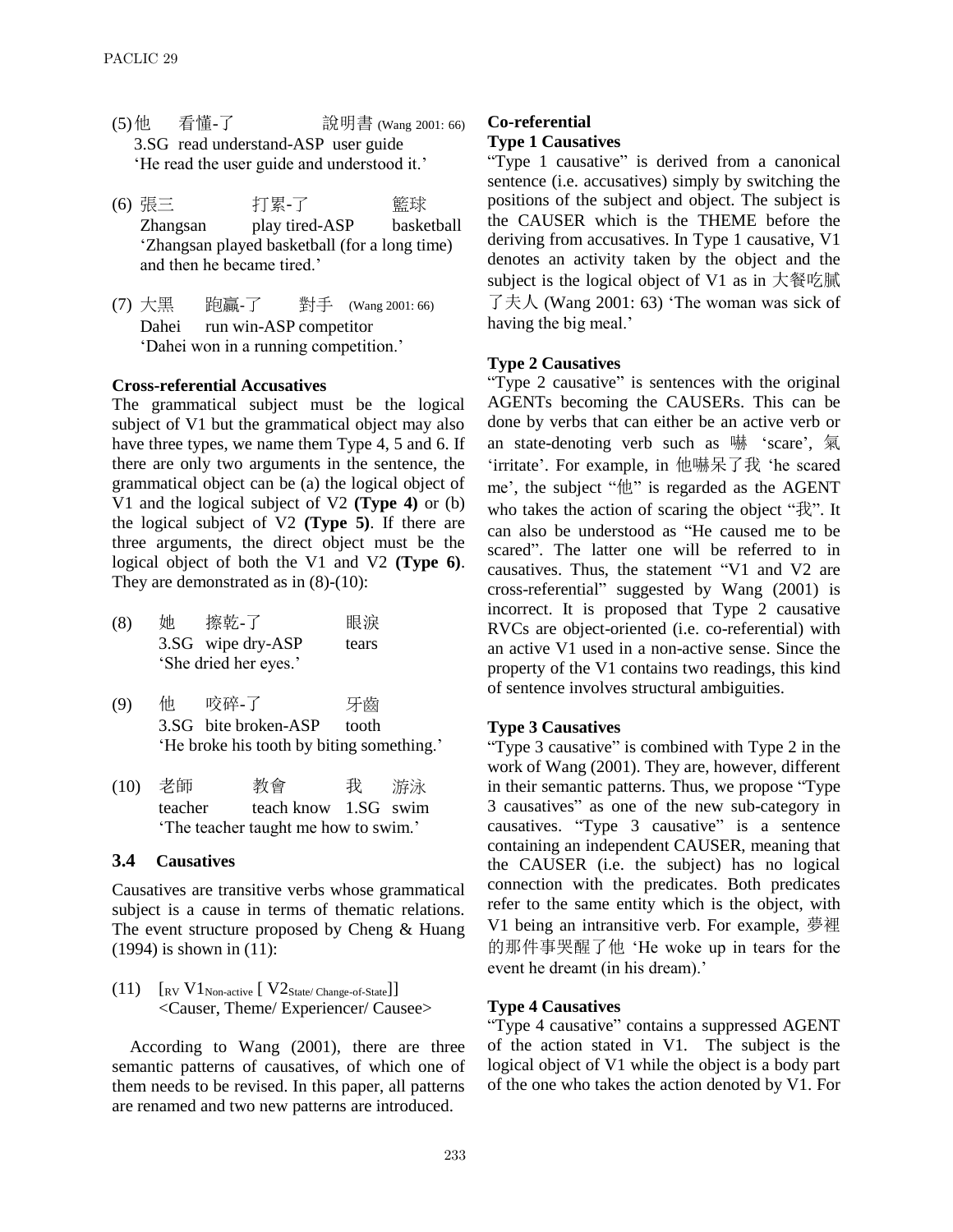example, 那些資料看花了眼睛, 'The information made (his) eyes blurred (from reading it).'

# **Cross-referential**

### **Type 5 Causatives**

"Type 5 causative" is a sentence with three arguments in its deep structure. Only two of them appear on the surface and the V1 AGENT is covert. The grammatical subject is the logical object of V1, while V2 denotes the state which is object-oriented. Consider: 這首歌唱哭了觀眾 'The audiences were moved by the song'.

# **3.5 Pseudo-Passives**

"Pseudo-passives", termed "surface ergatives", show the pattern of ergativity. They indeed differ in their properties as pseudo-passives entail the existence of some implicit agent that pure ergatives do not. Pseudo-passive can be divided into two types, namely "1-argument pseudo-passive" as in 桌子擦乾了 'The table is wiped dry' and "2 argument pseudo-passive" as in 花瓶擺錯了地方 (Wang 2001: 70) 'Someone put the vase in a wrong place'. The latter is often neglected by many linguists and was misclassified as "objectfronting" in Wang (2001). Due to its crossreferentiality, we re-categorize and name it "2 argument pseudo-passive". The sole difference between "2-argument pseudo-passives" and "1 argument pseudo-passives" is that the former contains two arguments while the latter comprises only one argument on the surface. They both have a suppressed agent in their deep structures.

# **3.6 Object-Fronting**

Similar to pseudo-passives, the logical object of "object-fronting" is in the subject position. Therefore, many often confuse "object-fronting" with "pseudo-passive". Although it has been mentioned in some works before, the distinguishability is not accurately proposed. We clearly distinguish "object-fronting" from "pseudopassives" by examining the passivizability of the sentences. This is demonstrated as in  $(12)$  and  $(13)$ :

Pseudo-passives:

(12) a. 飯 吃完-了 rice eat finish-ASP 'The rice was eaten up.' b. 飯 被 他 吃完-了(Thompson 1973: 367) rice by 3.SG eat all-ASP 'The rice was eaten up by him.'

### Object-fronting:

- (13) a. 飯 吃飽-了 rice eat full-ASP '(Someone) has had enough rice.'
	- b. \* 飯 被 他 吃飽-了 (Thompson 1973: 367) rice by 3.SG eat full-ASP

# **4 Comparison between Mandarin and Cantonese**

While some researchers suggest that almost all resultative constructions in Mandarin have a parallel structure with their corresponding Cantonese sentences, we find that sentences containing different types of RVCs in Mandarin may use various methods in re-producing corresponding sentences in Cantonese. As observed, some RVCs could be preserved in Cantonese while some were restricted and presented by means of V-*dou3* (V-到), V-copying and '*gau2-dou3*' (攪到) constructions. Although the selection process seems to be arbitrary, it is believed that there must be a rule governing the interpretation process for the sentences to be produced in a correct and natural way.

Moreover, it should be noted that it is possible for the same RVC in Mandarin to be categorized into different types due to the transitivity and canonicality of the RVC. For examples, 他寫累了 'He wrote himself tired' is an unergative, 他寫累 了論文 'He is tired for he has been writing his essay' is an accusative, and 論文寫累了他 'He is tired for he has been writing his essay' is a causative. The same RVC 寫累 'write-tired' falls into different categories. The alternation in the examples of unergative and accusative shows that canonical intransitive RVC can be presented in a canonical transitive way. It is also instantiated in the examples of accusative and causative that RVC may have both canonical and non-canonical transitive use. Thus, whether or not sentence types affect the presentation of the sentences in Cantonese will be investigated in Section 4.2.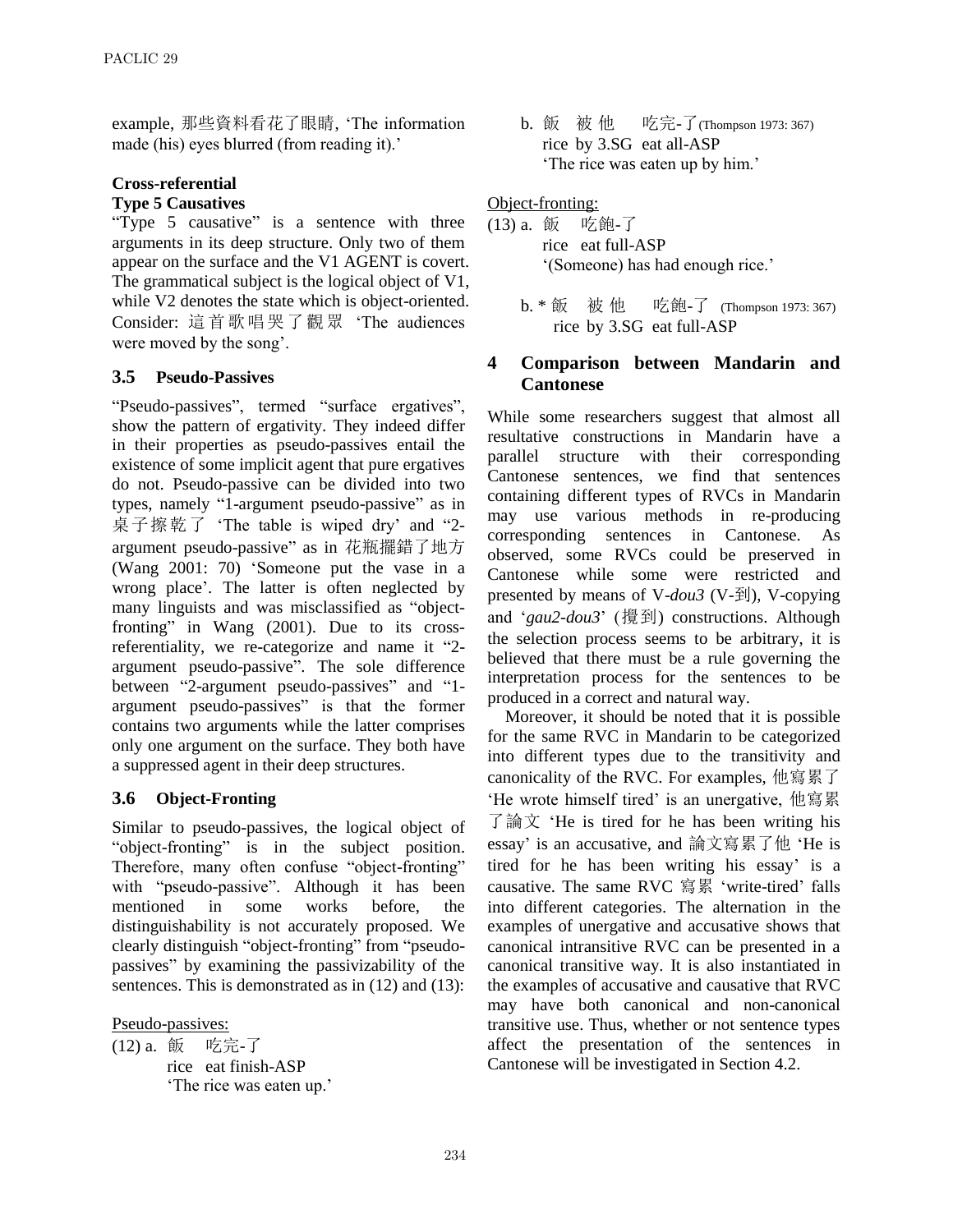### **4.1 At the Lexical Level**

There are four ways for the resultatives to be expressed in Cantonese, namely RVC, V-*dou3* (V-到 ), V-copying and '*gau2-dou3*' ( 攪 到 ) constructions. Similar to Cantonese, RVCs and V*de* (V-得)/ V-*dao* (V-到) constructions are the most common ways of presenting resultatives in Mandarin. Consider (14):

- (14) a. 他 踢破-了 鞋子 3.SG kick broken-ASP shoes 'He has ruined his shoes.' b. 他 踢-到/得 鞋子 破-了
	- 3.SG kick-dao/de shoes broken-ASP 'He has ruined his shoes.'
	- c. 佢 踢爛-咗 對 鞋 3.SG kick broken-ASP CL shoes 'He has ruined his shoes.'
	- d. 佢 踢-到 對 鞋 爛-咗 3.SG kick-dou3 CL shoes broken-ASP 'He has ruined his shoes.'

In  $(14)$ ,  $(a)$  and  $(b)$  are in Mandarin, while  $(c)$ and (d) are in Cantonese. RVC and V-*dou3* are interchangeable in both Mandarin and Cantonese as shown in these examples. It should also be noted that "V-*dou3*" in Mandarin can also be substituted by "V-*de*". In Mandarin, "V-*de*" marks either a degree complement or a state complement whereas "V-*de*" in Cantonese can only be used in marking degree complement and "V-*dou3*" is used to mark state complement. Thus, it can be concluded that V-*de* in Mandarin corresponds to V-*dou3* in Cantonese.

The morpheme *de* 得 in "V-*de*" is regarded as a dummy *de* which makes no difference between the semantic meaning of the same sentence presented by RVCs (Huang 1992, Sybesma 1999, Tang 2002). This practice may be true in Mandarin but it is not the case in Cantonese. The alternation between RVCs and V-*dou3* in these two Chinese varieties are different. Consider (15):

(15) a. 他 的 眼睛 哭紅-了 3.SG POSS eye cry red-ASP 'He cried and his eyes turned red as a result.'

b. 他 的 眼睛 哭-得 紅-了 3.SG POSS eye cry-de red-ASP 'He cried and his eyes turned red as a result.'

| c. $*$ ( $\overline{E}$ ) |                                        | 對   | 眼              | 喊紅-咗 |             |
|---------------------------|----------------------------------------|-----|----------------|------|-------------|
| 3.SG                      |                                        | CL  | eye            |      | cry red-ASP |
| d. 佢                      | 對                                      | 眼   | 喊-到            |      | 紅-咗         |
| 3.SG CL                   |                                        | eye | $cry$ -dou $3$ |      | red-ASP     |
|                           | 'He cried and his eyes turned red as a |     |                |      |             |
| result.'                  |                                        |     |                |      |             |

As shown in (15a) and (15b), RVCs and V*dou3*/ V-*de* in Mandarin are interchangeable whereas RVCs and V-*dou3* are not in Cantonese sometimes as in (15c) and (15d). Two questions are raised here: (a) How should one explain why (14c) and (14d) are interchangeable while (15c) and (15d) are not?, and (b) Do the sentences (14c) and (14d), presented by different methods, possess the same meaning? Such incompatibility could confuse Cantonese learners on the usage of RVCs and V-*dou3*. Misbelieving the two Chinese varieties are the same, learners might produce illformed sentences like (15c) on the basis of their prior knowledge in Mandarin RVCs. Thus, a rule governing the alternation of RVCs and V-*dou3* in Cantonese must be proposed to avoid ungrammaticality.

#### **"Strong resultatives" vs. "weak resultatives"**

According to Washio (1997:7, 1999: 685-686), "resultatives in which the meaning of the verb and the meaning of the adjective are completely independent of each other will be referred to as STRONG resultatives". For example, 張三跑丟了 車票 'Zhangsan has lost his ticket' is a strong resultative since that *Zhang-san* has lost something is not implicated by the running event. Combined with Washio (1997), we define WEAK resultatives as resultatives in which the result denoted by V2 is either the purpose or the conventional result of the action stated in V1. There are two types of weak resultatives. The first type is that the result (V2) entailed in V2 (i.e.  $\overline{\mathfrak{B}}$  'short') is repeating what the V1 already contain in its semantics. For example, 他剪短了頭髮 'He had a haircut'. The second type is that the "restricted" result (V2) can be inferred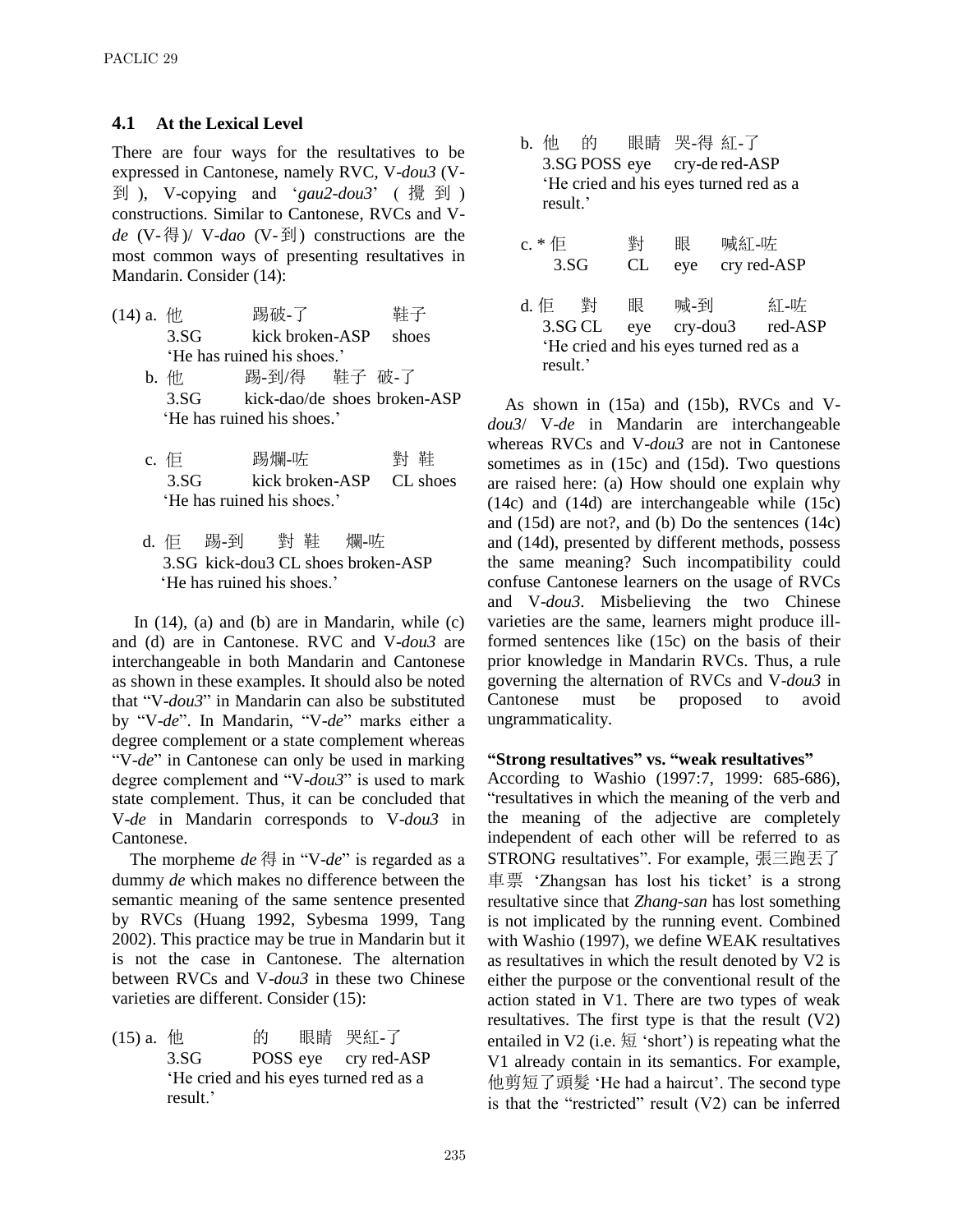by the logical object. For example, in 我跑贏了比 賽 'I won the running competition', the result can only be "win", "lose" or "draw" as restricted by the logical object *competition*.

### **"RVC" vs. "V-***dou3***" Constructions**

By examining different RVCs, we observe that it is ordinarily possible for RVCs to be substituted freely by V-*dou3* in Cantonese as in ergatives, unergatives, accusatives (Type 3, 4, 5), pseudopassives and object-fronting. It is, therefore, important to know under what circumstances that RVCs and V-*dou3* are not interchangeable. We will investigate those resultatives that can never appear as a RVC (V1 and V2 are adjacent) and the RVC that *dou3* 到 can never be inserted, under all six types of sentences in Cantonese.

First of all, it is not the properties of V2 that determines the methods but the semantic relations between V1 and V2 that matter. Resultatives with a verbal V2 such as \*唱喊 (唱哭) 'sing-cry'、\*聽 瞓 (聽睡) 'listen-asleep' and \*跑跌 (跑丟) 'runlose' are prohibited. Those V2 are obviously indicating another activity which should be regarded as "strong resultatives". However, even RVCs with an adjectival V2 are not allowed to appear in a RVC pattern in Cantonese, such as \*寫 攰 (寫累) 'write-tired'、\*跑攰 (跑累) 'runtired'、\*追攰 (追累) 'chase-tired'、\*喊紅 (哭紅) 'cry-red'、\*睇花 (看花) 'read-blurred'、\*聽怕 (聽怕) 'listen-afraid' etc.. In Cantonese, RVCpattern is not used when the result (V2) is not unique to a particular action. For example, the result 累 'tired' can be triggered by many action such as 寫'write',跑 'run' and 追 'chase' as shown in the examples, these examples in RVC-patterns are therefore prohibited. However, it is not applicate to the cases of Mandarin RVCs.

Without the aid of the logical objects, unergatives select the presentation method based on the uniqueness of V2 to V1. For example, in 我 飽了 'I'm full', the action 吃/食 'eat' is probably predictable simply because the adjectival predicate 飽 ought to be fulfilled by the eating event. Thus, the weak resultative can be re-structured in a RVCpattern as 我食飽喇 in Cantonese.

Apart from those V-*dou3*-only compounds, there are some RVC-only compounds such as 我跑

贏咗場比賽 'I won the running competition' and 我訓醒喇 'I woke up'. In the two examples mentioned here, the Cantonese morpheme *dou3* 到 is not allowed to be inserted in between the two predicates in Cantonese. As V1 and V2 are closely related in semantics, this kind of RVC should be considered a "weak resultative".

To sum up, the concept of "strong/ weak resultative" is critical to the method selection. There are three factors determining whether RVCs and V-dou3 is interchangeable. Firstly, "weak resultatives" in Cantonese may be presented by means of RVC or V-*dou3* whereas "strong resultatives" can only be demonstrated in V-*dou3* constructions. It should be noted that if a resultative compound is presented as an RVC, that compound must be regarded as a "weak resultative" only. However, a weak resultative is not necessarily a RVC. Secondly, when more than two arguments are found in a sentence (i.e. Type 6 accusative), only RVC-patterns can be allowed. Lastly, non-canonical sentences (i.e. all types of causatives) can only be presented in V-*dou3* constructions.

#### **Exceptional cases**

Without the presence of an active verb, ergatives with both V1 and V2 denoting states should not be categorized as "weak resultative". However, they can still be presented in both RVCs and V-*dou3* constructions in Cantonese. For examples, 佢嚇呆 咗/佢嚇到呆咗 (嚇呆) 'He is shocked'.

#### **"V-copying" Constructions**

項 (1997) and 趙 (2001) propose that V-copying is used to stress the action taken or the unexpected result. 張 (2002) suggests that the construction is used to give expression to long-distance cause and effect. V-copying construction is not permitted normally if V1 and V2 are semantically-closed. If RVC is not allowed in Cantonese, V-copying construction is used to stress the long distance of the cause and result. If RVC is allowed in Cantonese, V-copying construction is then used to emphasize the unexpected result denoted by V2. It is found that V-copying construction can only be used if the object is the logical object of V1 in canonical sentences (i.e. Type 1, 2 and 4 accusatives). For Type 1 and 2, some of them may be presented in the form of RVC in Cantonese if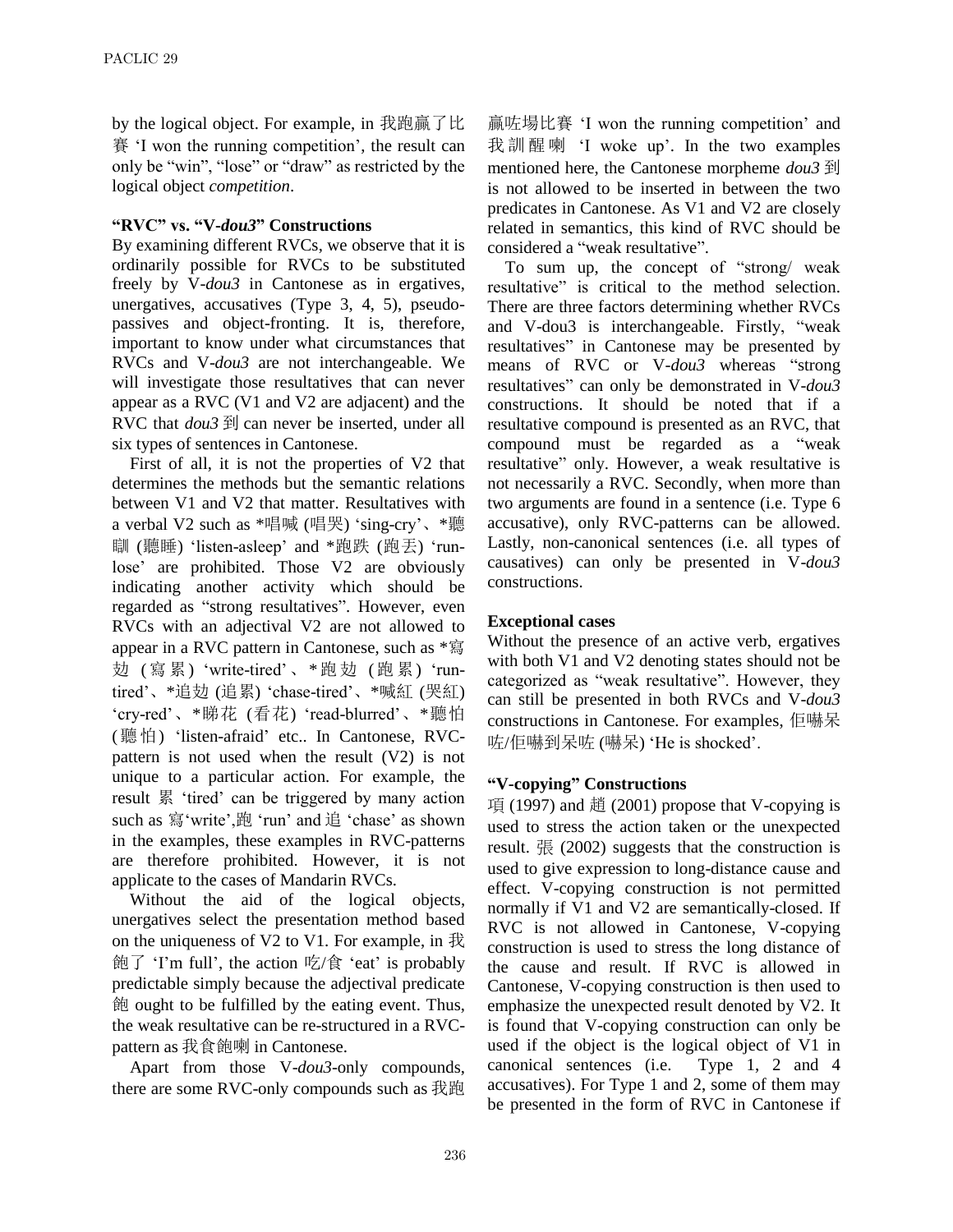the RVC is a weak one. For Type 4, it is possible for them to be presented in V-*dou3* and RVC.

### **"Gau2-dou3" Constructions**

"*Gau2-dou3*" construction is only used for Type 2 and Type 3 causatives. For Type 2, this construction is used to separate the CAUSER from the predicate and object so as to avoid ambiguity. For Type 3, since the SUBJ of the sentence is an independent causer that can neither be the logical object of V1 nor V2, "*gau2-dou3*" appears to indicate that causer and predicate are not closely related. "*Gau2-dou3*" (攪到) is actually equal to "*ling6*" ( $\hat{\diamond}$ ) in Cantonese, but the former is more frequently used by Cantonese speakers.

# **4.2 At the Syntactic Level**

It is common to have the same RVCs belonging to different sentence types, and therefore, analyzing RVCs at the syntactic level could be prominent in uncovering the logic behind. In this section, we will analyze the method selected for the same RVC in different sentence types.

# **"Accusatives" and "Causatives"**

Both accusatives and causatives have all these three elements: subject, verb and object in each of their sentences. The same RVC sometimes belongs to both of them as shown in (16) and (17).

### Accusatives:

- (16) a. 張三 寫累-了 論文 Zhangsan write tired-ASP essay 'Zhangsan is tired for he has been writing his essay.'
	- b. 張三 寫論文 寫**-**到 好攰 Zhangsan write essaywrite-dou3very tired 'Zhangsan is tired for he has been writing his essay.'

### Causatives:

- c. 論文 ここ 寫累-了 ここ ここ 張三 essay write tired-ASP Zhangsan 'Zhangsan is tired for he has been writing his essay.'
- d. 篇 論文 寫**-**到 張三 好攰 CL essay write-dou3 Zhangsan very tired 'Zhangsan is tired for he has been writing his essay.'

In (16), (a) and (c) are Mandarin examples whereas (b) and (d) are Cantonese. As we can see in (a) and (c), the only difference between accusatives and causatives in Mandarin is the word order of the sentences. The subject and the object in (a) switched their positions as in (c). The coreferential RVC "寫累" should be regarded as a strong resultative since 累 'tired' is a state that takes a long period of time to achieve. RVC pattern is therefore not used in Cantonese corresponding sentences. Different methods are selected for accusatives and causatives. V-copying is used in accusatives while V-*dou3* construction is used in causatives. In (16a) and (16b), the AGENTs are in the subject positions. (16b) is re-structured as "張 三寫論文", with the complement "寫到好攰" added to indicate the state of the AGENT. In (16c) and (16d), the THEMEs are in the subject positions. Since V-copying construction can only deal with canonical sentences, adopting it in causative would end up producing an ill-formed sentence as "\*篇論 文寫張三寫到好攰". Thus, if the same RVCs belong to both causatives and accusatives while predicates of each RVC are not semantically related, V-copying is used in accusatives while V*dou3* is used in causatives. If a Mandarin RVC belonging to causatives and accusatives is a weak one, would different methods be used in Cantonese? Consider (17), where (a) and (d) are in Mandarin, and (b), (c) and (e) are in Cantonese:

### Accusatives:

| $(17)$ a. $4\underline{t}$ |                                   | 吃膩-了          | 蛋糕   |  |  |  |
|----------------------------|-----------------------------------|---------------|------|--|--|--|
|                            | 3.SG                              | eat bored-ASP | cake |  |  |  |
|                            | 'He was sick of eating the cake.' |               |      |  |  |  |

| b. 佢 | 食厭-咗 | 蛋糕 |
|------|------|----|
|      |      |    |

3.SG eat bored-ASP cake 'He was sick of eating the cake.'

# c. 佢 食蛋糕 食**-**到厭

3.SG eat cake eat-dou3 bored 'He was sick of eating the cake.' Causatives:

d. 那 個 蛋糕 吃膩-了 他 That CL cake eat bored-ASP 3.SG 'He was sick of eating the cake.'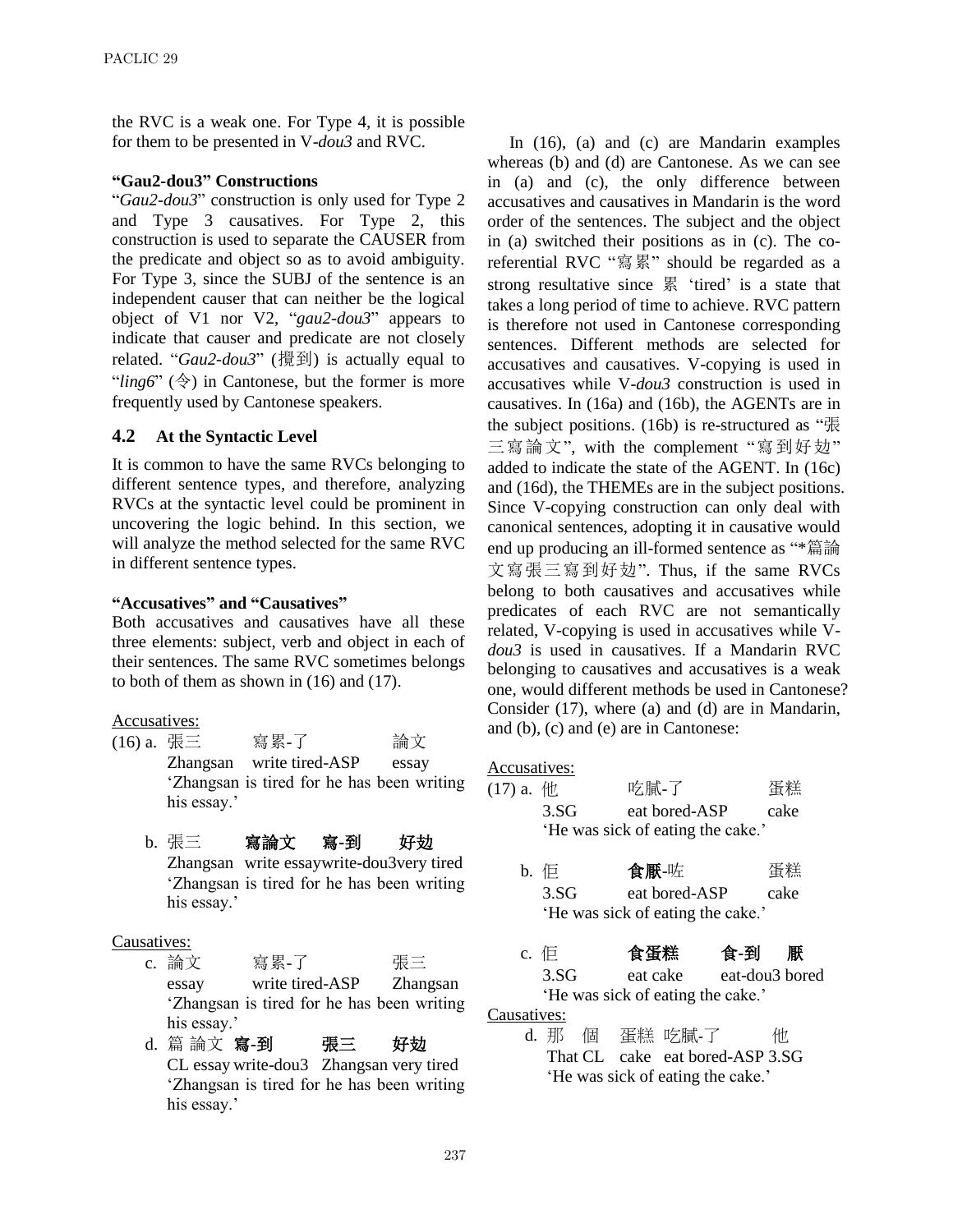e. 個 蛋糕 食**-**到 佢 厭**-**咗 CL cake eat-dou3 3.SG bored-ASP 'He was sick of eating the cake.'

In  $(17)$ , "吃膩" is a weak resultative since the result can be predicted if we have "SUBJ + V1 + OBJ" (他吃\_\_\_了蛋糕). Since 吃 and 膩 are semantically related, its RVC pattern is preserved in a Cantonese accusative sentence as in (17b). Vcopying construction is also accepted as in (17c). It should be noted that (17b) and (17c) have different readings where (17b) is simply making a statement while (17c) is to stress the boredom of eating that cake which is an unexpected state.

It can be concluded that even if the RVC is a weak resultative, causative RVCs in Cantonese are not allowed due to the non-canonical word order.

# **"Unergatives", "Accusatives", "Causatives" and "Object-fronting"**

As mentioned in Section 4, the same RVC in Mandarin may belong to different types due to the transitivity and canonicality. 吃膩 'eat-bored' is found to be fell into the categories of "unergatives", "accusatives", "causatives", and "object-fronting". The structures of their corresponding sentences in Cantonese are shown below:

| <b>Mandarin</b>     | <b>Cantonese</b>       |  |
|---------------------|------------------------|--|
| <b>Unergatives:</b> |                        |  |
| (18) 他吃膩了           | a. 佢 <b>食厭</b> 咗喇      |  |
|                     | b. 佢食到厭喇               |  |
| <b>Accusatives:</b> |                        |  |
| (19) 他吃膩了這款         | a. 佢食厭咗呢款蛋糕喇           |  |
| 蛋糕                  | b. 佢食呢款蛋糕食到厭           |  |
|                     | 喇                      |  |
| <b>Causatives:</b>  |                        |  |
| (20) 這款蛋糕吃膩         | a. *呢款蛋糕 <b>食厭</b> 咗佢喇 |  |
| 了他                  | b. 呢款蛋糕食到佢厭喇           |  |
| Object-fronting:    |                        |  |
| (21) 這款蛋糕吃膩         | a. 呢款蛋糕 <b>食厭</b> 咗喇   |  |
|                     | b. 呢款蛋糕食到厭喇            |  |

As shown in  $(18)$  -  $(21)$ , the weak resultative  $\mathbb{E}$ 膩 'eat-bored' is allowed in unergatives, accusatives and object-fronting since RVCs are not allowed in causatives. However, RVC-patterns in causatives are strictly prohibited. It is also

observed that only accusatives use V-copying construction instead of V-*dou3* construction. Hence, it is assumed that V-copying construction can only be used in a canonical sentence which has at least two arguments on the surface of the sentence.

# **5 Conclusion**

In this paper, we introduced different types of resultative verb compounds, re-defined the properties of ergatives, re-categorized the accusatives based on their referentiality, and proposed to add two new sub-types (i.e. Type 3 and Type 5) to causatives and clearly distinguished object-fronting constructions from pseudo-passives based on the frameworks of Cheng & Huang (1994) and Wang (2001).

We also discussed how the presentation of RVCs is affected at the lexical level and syntactic level. V-*de* and V-*dao* have been proved to be equal in certain situations. RVC and V-*dou3*/ V-*de* are always interchangeable in Mandarin, while they are sometimes restricted in Cantonese. Thus, V-*dou3* in Cantonese should not be deemed as a dummy like V-*de* in Mandarin. Other methods used to present resultatives in Cantonese, namely V-copying and "*gau2-dou3*" constructions, are introduced as well. The method-selection for each sentence type is also suggested. The analyses of the factors affecting the method-selection are illustrated at both the lexical and syntactic levels with the help of the concepts of 'strong resultative' and 'weak resultative' (not applicable to ergatives and causatives).

Ubiquitously found in Chinese, 'V-R compounding is a rich source of new verbs in Mandarin Chinese…' (Lin 1998). This work is meant to provide a systematic way of how resultatives are presented in Cantonese to the nonnative speakers of Cantonese, especially those of a Mandarin-speaking background.

# **Acknowledgments**

This work is supported by an Early Career Scheme (ESC) sponsored by the Research Grants Council of Hong Kong (Project No. 559313).